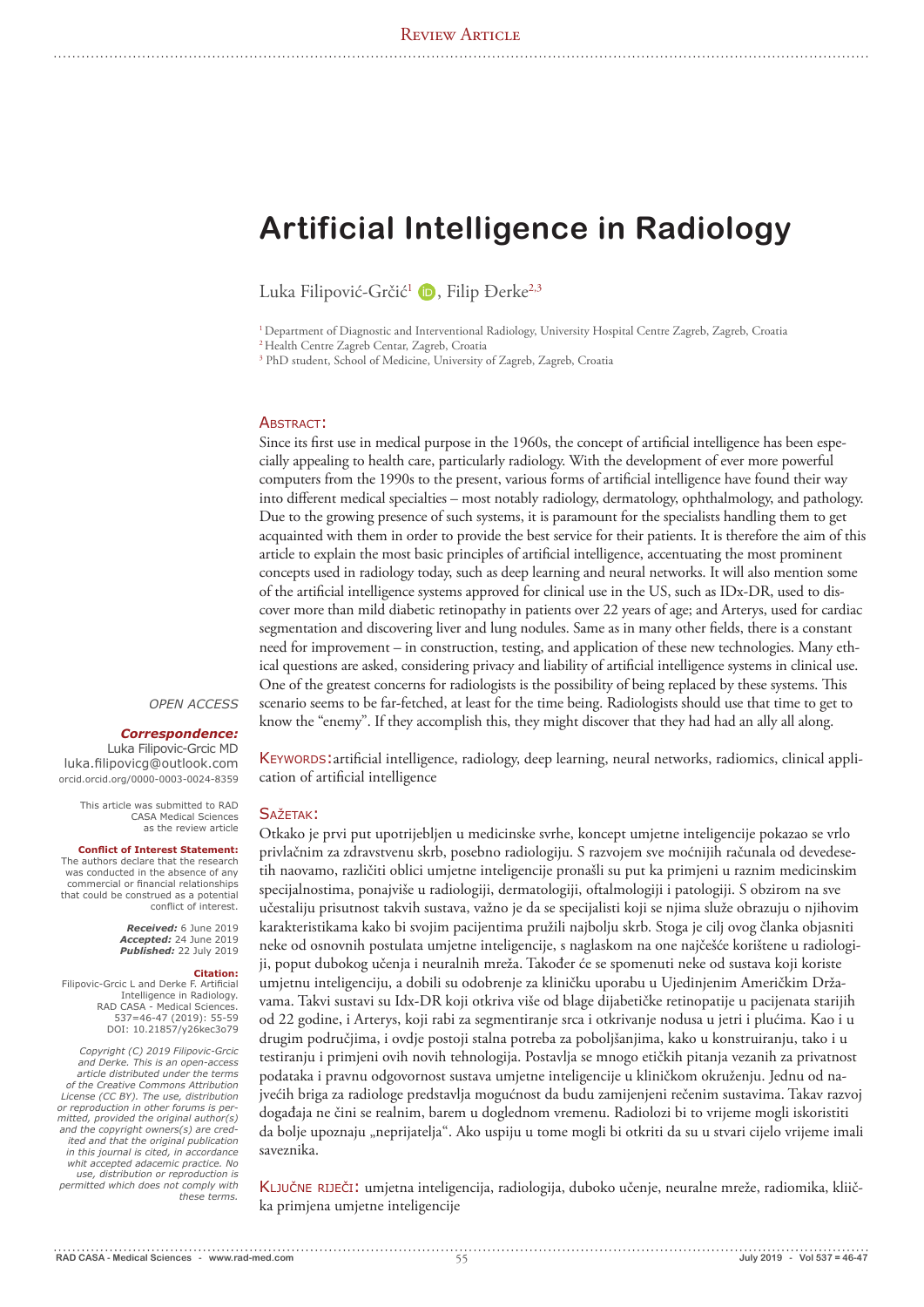The concept of artificial intelligence (AI) and its place in medicine has been a hot topic for the last few years. Indeed, there is a vast array of issues and concerns tied to the seemingly imminent and inevitable introduction of AI to almost all aspects of medical practice. The medical branch that first springs to mind when pondering AI is radiology. Already a highly digitized and computerized specialty, radiology may be one of the first specialties to profit, or, as some fear, to be overtaken by AI. Therefore, it is the aim of this article to introduce the readers to the basic concepts of AI, its current applications in medicine and radiology, to assess the potential pitfalls concerning AI, and to offer a future perspective.

Artificial intelligence is, in its most condensed definition, a branch of applied computer science where algorithms are developed and trained to perform tasks typically associated with human intelligence1 . What this means in the world of medicine is that AI could mimic mainly the diagnostic abilities of physicians, thus improving the health service provided<sup>2</sup>. AI is in fact an umbrella term that encompasses many different features of computer science, each dedicated to solving a rather specific problem. These may include voice recognition, optical character recognition, but also complex social and emotional tasks. The main way in which a machine, or a human for that matter, can come to fulfill these tasks is through learning. The main concept that enables this is machine learning (ML). It can generally be understood as a process of improving the performance of an algorithm through experience, that is, without the explicit programing. The more the program does on its own, the more machine learning is involved<sup>3</sup>. ML itself can be divided into supervised and unsupervised learning, the supervised learning including labeled and annotated data and unsupervised without labels and annotations. Unsupervised learning relies on the ability of a given algorithm to cluster and organize data based on intuitive recognition of more or less subtle patterns. In radiology most current AI algorithms are trained using supervised learning<sup>4</sup>. Another form of machine learning is deep learning (DL), which constitutes of multiple layers (groups of functions), each assessing data for different features, each more complex than the other, in order to produce an end result. The most common algorithms in DL are neural networks, specifically convolutional neural networks (CNNs). As the name suggests, they are inspired by neural networks of the brain and emulate the brain function in a sense that they consist of multiple layers of neurons or knobs (functions really) each connected to all the neurons in the next layer. As some of the neurons in the first layer are activated, they cause some of the neurons in the next layer to activate as well, propagating the cascade through the entire network, producing an end decision or output, which is then compared to the label of a given data. The interconnections between neurons are functions which are initially randomly weighted so as to sharpen the pattern recognition through layers and come up with a single

answer. That answer is then compared to the label of a given data in order to calculate the error or cost, that is the magnitude of the difference of the truth and a given answer. What follows is backpropagation, an operation of adjusting the aforementioned weights and biases in order to achieve the greatest decrease of the cost function tor a given example. In the process of learning the machine does this over and over again until it reaches a satisfactory level of accuracy. For a neural network or any deep learning program to work an extensive database is essential. This is a greatly simplified explanation of the mechanism behind CNNs and one could compare it to learning a song by heart; at first one says a lot of words wrong, but with each rehearsal the focus is set on the errors until one can sing the entire song flawlessly. The reason why neural networks are the most used AI algorithms in radiology is their ability to recognize patterns and classify images. As the network learns, it fits known patterns on new inputs and finds those that closely fit those patterns<sup>6</sup>. The layers of a network and entire networks can be combined with seemingly endless complexity for different tasks. As this field progresses, more and more innovative and interesting AI technologies are being tested; one such algorithm uses a swarm intelligence in order to augment the efforts of radiologists<sup>7</sup>.

# THE CURRENT STATE OF AI IN RADIOLOGY AND MEDICINE

Considering AI's applicability in fields with strong visual and image based components, four specialties emerge as candidates likely to be affected by the introduction of AI to health care: radiology, pathology, ophthalmology and dermatology. Contrary to what one might expect, one of the most progressive AI technologies to be approved by FDA for the use in the United States is IDx-DR, a software designed to detect more than mild diabetic retinopathy in patients older than 22 years. It is a screening system used in primary care that analyzes digital color photographs of a patient's retina. What is so special about this particular program is the fact that it is the first autonomous AI diagnostic system to be approved by FDA. However, although the system does not require immediate confirmation by a specialist, the whole point of it is to prompt the patient to seek specialist care<sup>2</sup>, 9 . In 2017 FDA approved Arterys, a first deep learning clinical platform in radiology. It was approved for cardiac segmentation and subsequently in 2018 for assessing liver nodules on MR images and CT scans and lung nodules on CT scans. However, it still requires specialist supervision<sup>2, 10</sup>. With the advent of more sophisticated AI technologies able to detect information contained in radiologic images obscured to human viewers a new field emerged, radiomics. It represents the process of converting medical images, notably CT scans and MR images, into mineable high dimensional data, which, coupled with other patient characteristics lead to decision support model. This means that the system uses its integrational power to couple subtle radiographic features and other diagnostic results with evidence based medical knowledge to suggest future treatment and diagnostic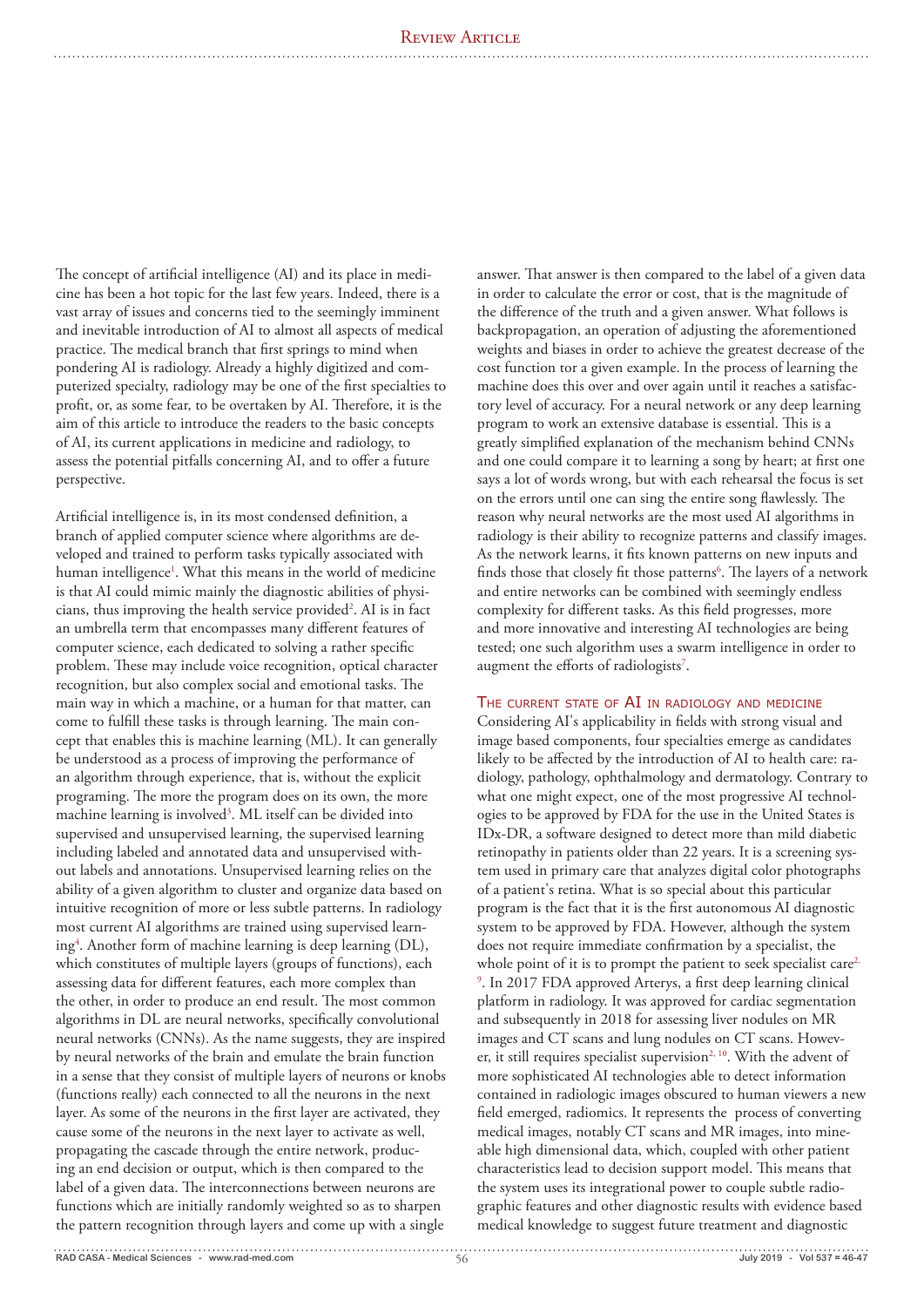possibilities. Another subfield of radiomics is radiogenomics, a field that seeks to correlate radiographic features of tumors with genomic patterns. Both radiomics and radiogenomics are expected to find their place in diagnostics and treatment of cancer patients 4, 11, 12. At this point one should remember that the relationship of radiology and AI is old enough to have its own history. As early as 1967 there were attempts to harness the power of the computers in order to aid the efforts of radiologists in discovering lesions on mammograms. The concept came to be known as computer aided diagnosis (CAD) and it saw growing application in the last years of the  $20<sup>th</sup>$  century as computers with adequate computational power were constructed. CAD is a type of software that relies on machine learning (supervised learning) to scan radiographic images for lesions, mainly tumors, and to mark them for a review by a radiologist. The usual way a digitized image is processed by CAD involves preprocessing, segmentation, region of interest analysis, classification, and final highlighting for the review. The radiologist may accept these findings or discard them as false positive. Two basic subtypes of CAD exist, the detection oriented CADe and characterization oriented CADx, the latter used mainly to distinguish malignant from benign nodules. Since the first CAD system was approved by FDA in 1998 for radiographic mammography, a myriad of CAD systems for different purposes have been developed, including detection of lung nodules and interstitial lung diseases on radiographs, CT and PET-CT images, detection of intracranial aneurysms on MR images, detection of vertebral fractures on chest radiographs, etc. One of the main differences between CADs and modern AI concepts is that CADs were envisaged and serve complementary to radiologists, that is, they play a supporting, rather than autonomous role in diagnostics. The chief hindering factor for further CAD development was its training, namely supervised learning, which restrained the machine from finding new, subtle patterns, relying instead on the ones visible to the human eye, missing the same discreet features as their trainers. Coupled with technologies such as deep learning, CADs may represent solid foundations for future development of AI image analysis<sup>12-17</sup>. Another important use of AI technologies in radiology would be workflow optimization. AI algorithms would recognize life threatening conditions in emergency service settings and prioritize these before others for a review by a radiologist thus reducing the time needed to establish a diagnosis and commence treatment<sup>4</sup>. Another time saving aspect of AI could be found in its application in image reconstruction, improving both the speed and quality of the final images<sup> $6, 18$ </sup>. Considering the current state of AI in radiology and medicine, a path forward into the bright and advanced future with AI becoming standard of care and replacing physicians in a number of procedures along the way seems like a broad highway. Nevertheless, such a belief has been around for over half a century of AI history and the above mentioned scenario is still far from reality.

## Issues concerning AI in medicine

If one thing is certain about AI it is the fact that it is incredibly complex, both in terms of creating and implementing. One of the most important conditions for construction and development of deep learning algorithms is an extensive, yet well defined and regulated database. It is essential, particularly in radiology, to create vast databases of radiologic images for machine training. Steps to achieve this goal have already been undertaken through organization of shared databases such as Visual Concept Extraction Challenge in Radiology (VISCERAL) Project<sup>2, 19</sup>. In order to organize such a database each and every image of usually hundreds of thousands demands a great deal of dedicated work to be prepared for use in training. Images need to be assessed by an expert radiologist, the diagnosis needs to be clinically confirmed and the image needs to be anonymized and deidentified before inclusion in a database. The General Data Protection and Regulation (GDPR), which became effective in the EU since 2018 touches on AI applications in medicine at many points, including the demand for explicit patient's approval for the use of their data, the ability to track what goes on with the data they provided and the option to retrieve their data, thus excluding them from all databases at any time. Above that, there is also a right to an explanation of the algorithmic decisions<sup>20</sup>. These legal implications will surely slow down the rate of development of AI systems as the industry adapts to new terms and conditions, however, it will also provide greater and broader understanding of these new technologies by the general public. The question of large datasets may well be the easiest and closest to solution at this moment. Indeed, most of radiologic images today are managed by digital imaging and communications in medicine (DI-COM) standards and the picture archiving and communication system (PACS), thus enabling a standardized image management platform worldwide. Furthermore, the creation and sustaining of databases has become integrated in many institutional policies and the need of sharing these databases and interinstitutional and international collaboration has become apparent<sup>2</sup>. Another issue that may prevent further integration and growth of AI technologies in medicine is the lack of interoperability between systems of different providers. Different features of different systems should be complementary to one another for their simple and efficient use in different clinical settings<sup>4</sup>. There is also a concern among radiologists considering the interpretability or explainability of AI findings. In short, most AI systems do not elaborate how they reached a conclusion. To fix that Gradient-weighted Class.

Activation Mapping was developed, this technique marks the regions on the images that were crucial in deep learning model's assessment<sup>21</sup>. Further issues arise when it comes to conducting and evaluating studies and results of AI model's tests. Often an early mistake is made by the use of too small databases. This usually occurs in studies dealing with rare diseases and conditions where compiling a big enough database represents a challenge.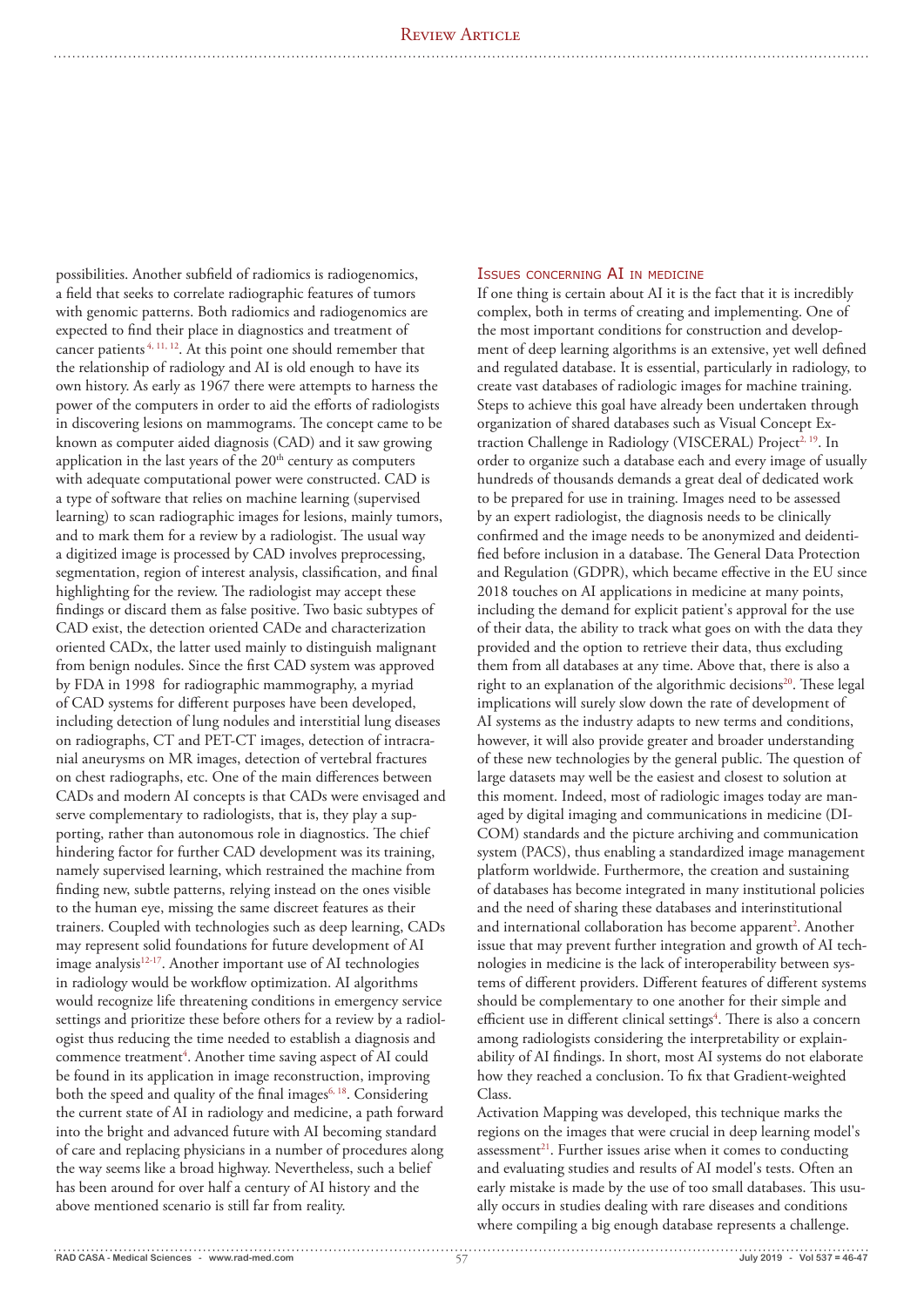Then, there is a question of adequate training of AI models. Sometimes models are trained and tested on the same datasets so the model's ability to assess new data is inadequate. Even when training and validation data are separated the separation may be flawed, leading to "information leakage", resulting in worthless findings12, 22, 23. However, these and other methodological flaws are not incorrigible. At the end, it is a clinical trial with clearly defined patient outcomes that gets a final say concerning clinical verification and subsequent application of any given AI tool<sup>24</sup>. Of course, as with every other innovation concerning healthcare, important legal and ethical questions arise. It is still not clear who will be responsible for the findings that have consequences on patients' health, the provider of the AI algorithms, the physician who used them, or someone else. A great concern in the development of AI technologies is patient privacy. As stated earlier, deep learning algorithms require big databases to learn from, and these are not easy to accumulate. Therefore, there is a tendency to share these databases between multiple research centers and developers to allow them to make more advanced systems. As data are anonymized and deidentified it is vital that they remain so when shared. Another issue becomes apparent as the AI industry, as any other industry, revolves around profit. There are fears that the providers of AI systems may make them intentionally biased, in order to generate profit, e. g. by favoring specific drugs, etc. These are not easy questions, and surely, many more will arise as AI becomes more present in clinical settings. It is important to bear them in mind and create a meaningful discussion that will include all parties engaged in the development, application and final use of AI technologies<sup>2, 4, 25, 26</sup>.

# **CONCLUSION**

To conclude this rather general review of AI in radiology let us look to what radiologists may expect from AI. In the current state of affairs AI is still in most cases an augmentative tool, used to help, but not to replace radiologists. We should remind ourselves that it has been so for over half a century, without leading to a significant loss of jobs in this specialty. Over the past decades radiology has embraced a lot of technologies containing at least some aspects of AI. Although most of them could not match the human level of judgement they were not simply rendered useless, but the experience gained through their use was invested in creating new, more powerful systems. To put it simply, in our relationship with AI we are still the teachers. We are the ones who create and test them. The predictions are that in due course AI will exceed human performance, but, as it does so, humans may well be able to learn and enhance our own intelligence by learning from AI<sup>6</sup>. The final measure of success for both AI and humans remains the quality of patient care. For all the exciting achievements the present continues to offer, the future of AI in radiology remains vast and full of potential breakthroughs and dead ends. Perhaps it is best to let Sir Winston Churchill summarize where we are now with AI in radiology: Now this is not the end. It is not even the beginning of the end. But it is, perhaps, the end of the beginning.

# AUTHOR CONTRIBUTIONS:

All authors listed have made a substantial, direct and intellectual contribution to the work, and approved it for publication.

## LITERATURE:

1. Goodfellow I, Bengio Y, Courville A. Deep Learning (The MIT Press, Cambridge, MA, USA, 2016)

2. He J, Baxter SL, Xu J, Xu J, Zhou X, Zhang K. The practical implementation of artificial intelligence technologies in medicine. Nat Med. 2019 Jan;25(1):30-36. doi: 10.1038/s41591-018-0307-0

3. Beam AL, Kohane IS. Big Data and Machine Learning in Health Care. JAMA. 2018 Apr 3;319(13):1317-1318. doi: 10.1001/ jama.2017.18391.

4. Tang A, et al. CAR white paper on AI in radiology, Canadian Association of Radiologists Journal 69 (2018) 120e135

5. Chartrand G, Cheng PM, Vorontsov E, et al. Deep learning: a primer for radiologists. Radiographics 2017;37:2113e31

6. Hosny A, Parmar C, Quackenbush J, Schwartz LH, Aerts HJWL. Artificial intelligence in radiology. Nat Rev Cancer. 2018;18(8):500–510. doi:10.1038/s41568-018-0016-5

7. Rosenberg L, Lungren M, Halabi S, Willcox G, Baltaxe D, Lyons M. Artificial Swarm Intelligence employed to Amplify Diagnostic Accuracy in Radiology, 2018 IEEE 9th Annual Information Technology, Electronics and Mobile Communication Conference (IEMCON), DOI: 10.1109/IEMCON.2018.8614883

8. Esteva A, Kuprel B, Novoa RA, et al. Dermatologist-level classification of skin cancer with deep neural networks. Nature 2017;542(7639):115–118.

9. Price WN. Artificial Intelligence in the Medical System: Four Roles for Potential Transformation, Yale JL & Tech.(Forthcoming), 2019 papers.ssrn.com

10. Bluemke DA. Radiology in 2018: are you working with AI or being replaced by AI?, Radiology, 2018 - pubs.rsna.org

11. Gillies RJ, Kinahan PE, Hricak H. Radiomics: Images Are More than Pictures, They Are Data. Radiology. 2016;278(2):563–577. doi:10.1148/radiol.2015151169

12. Aerts HJLW. Data Science in Radiology: A Path Forward, Clin Cancer Res; 24(3) February 1, 2018

13. Shin HC, Roth HR, Gao M, et al. Deep Convolutional Neural Networks for Computer-Aided Detection: CNN Architectures, Dataset Characteristics and Transfer Learning. IEEE Trans Med Imaging.